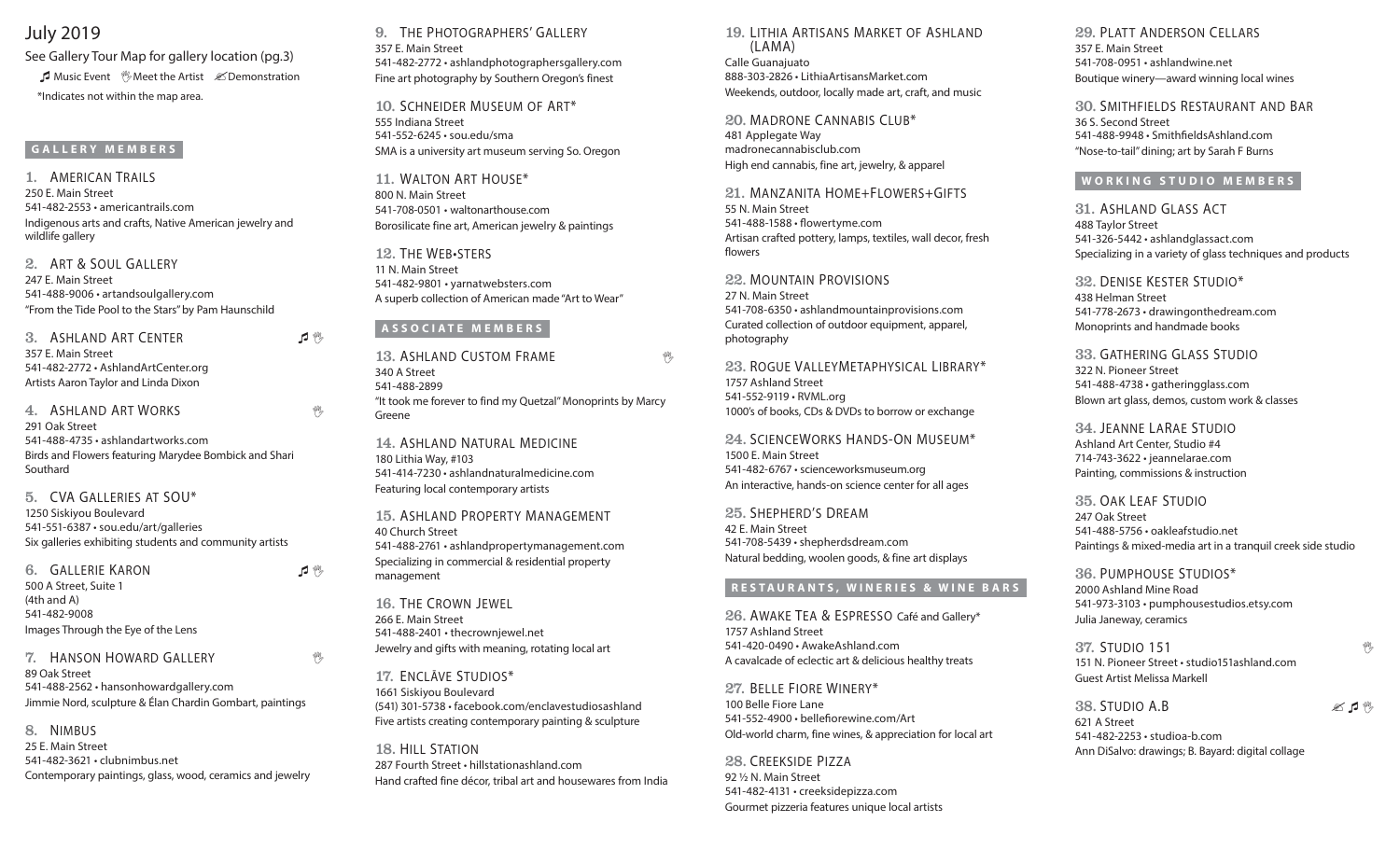

**Ashland Custom Frame** *"It took me forever to find my Quetzal" Monoprints by Marcy Greene*

 Due to the July 4th holiday we will be postponing our artist reception to Friday July 12th from 5-7 pm, but the art will be on display through all of July.

Marcy Greene's process of creating art is a mysterious journey. She has come to revel in the wonder of listening in different ways waiting for an image to reveal itself. Getting it "right" or "beautiful" is never the goal. The Muse is put off by artificial judgments. Creating art is a leap of faith.

Marcy Greene has been living, writing and painting in the Rogue Valley since 1981. Over time, she has come to revel in the wonder of seeing and listening in different ways–waiting for who or what shows up on the page, canvas or boards, to play. "Getting it right", or "Making it Beautiful" shuts her down.



**Hanson Howard Gallery** *Jimmie Nord, sculpture & Élan Chardin Gombart, paintings*

Jimmie Nord, an artist from Northern California, works out of his studio/garage in Eureka, CA. He works mainly in wood and metal. His work is a playful look into construction and the tools and equipment that are used. He pulls his ideas from past work experiences such as construction and working with the U.S Forest Service. Currently, Jimmie is a lecturer at Humboldt State University teaching 3D and 2D Foundations, Professional Practices, Ceramics, and Special Topics in Sculpture. He is also a board member of Morris Graves Museum of Art. Élan Chardin Gombart received her BFA in visual design from the University of Oregon in 1995 via a circuitous route that included studies at The Pacific Northwest College of Art in Portland, OR, Bellas Artes in San Miguel de Allende, Mexico and The University of New Mexico. Élan is a partner at Hanson Howard Gallery.

# J u l y 2 0 1 9 FEATURED GALLERIES



## **Ashland Art Center** *"Second Chances" featuring Linda Dixon "Terrene Oneiric" featuring Aaron Taylor*

Ashland Art Center represents over 70 artists in our gallery, working studios and our print, clay and photography co-operatives. This month we will be featuring two artists whose shows will consist of mixed media works.

Linda Dixon's Show, "Second Chances," explores the use of found objects paired with drawing, painting, collage and textures. Linda's pieces are developed around mundane objects, re-imagined and repurposed in mulitdimensional environments.

Aaron Taylor delves into multimedia painting and serigraph in his show, "Terrene Oneiric," where he explores abstract line in relation to landscape and involves intuitive exploration of color and composition. Imaginative and dreamlike, this new body of work is intended to communicate a surreality for the viewer to experience in their own way.

# **Studio 151**  *Guest Artist Melissa Markell*

July's First Friday at the studio features a joint show of mixed media figures and wall art by Elizabeth York and works by guest artist Melissa Markell. Melissa's work includes a Postcard Series consisting of vintage postcards cut apart and reassembled into 5" x 4" tiny stories told in color and imagery. Each collage rests on 15" x 11" watercolor paper. Also on exhibit are her abstract canvases of acrylic paint and alcohol inks plus some larger collages of texture and nature.

www.melissamarkell.com

The studio will be open on First Friday from 5-8, Saturday 7/6 11-2 and Sunday 7/7 12-2.

*top:* **Melissa Markell,** *RED HOT,* collage on watercolor paper *top right:* **Aaron Taylor,** mixed media

**ASHLAND GALLERY ASSOCIATION** P.O. Box 241, Ashland, OR 97520 541-488-8430 www.ashlandgalleries.com